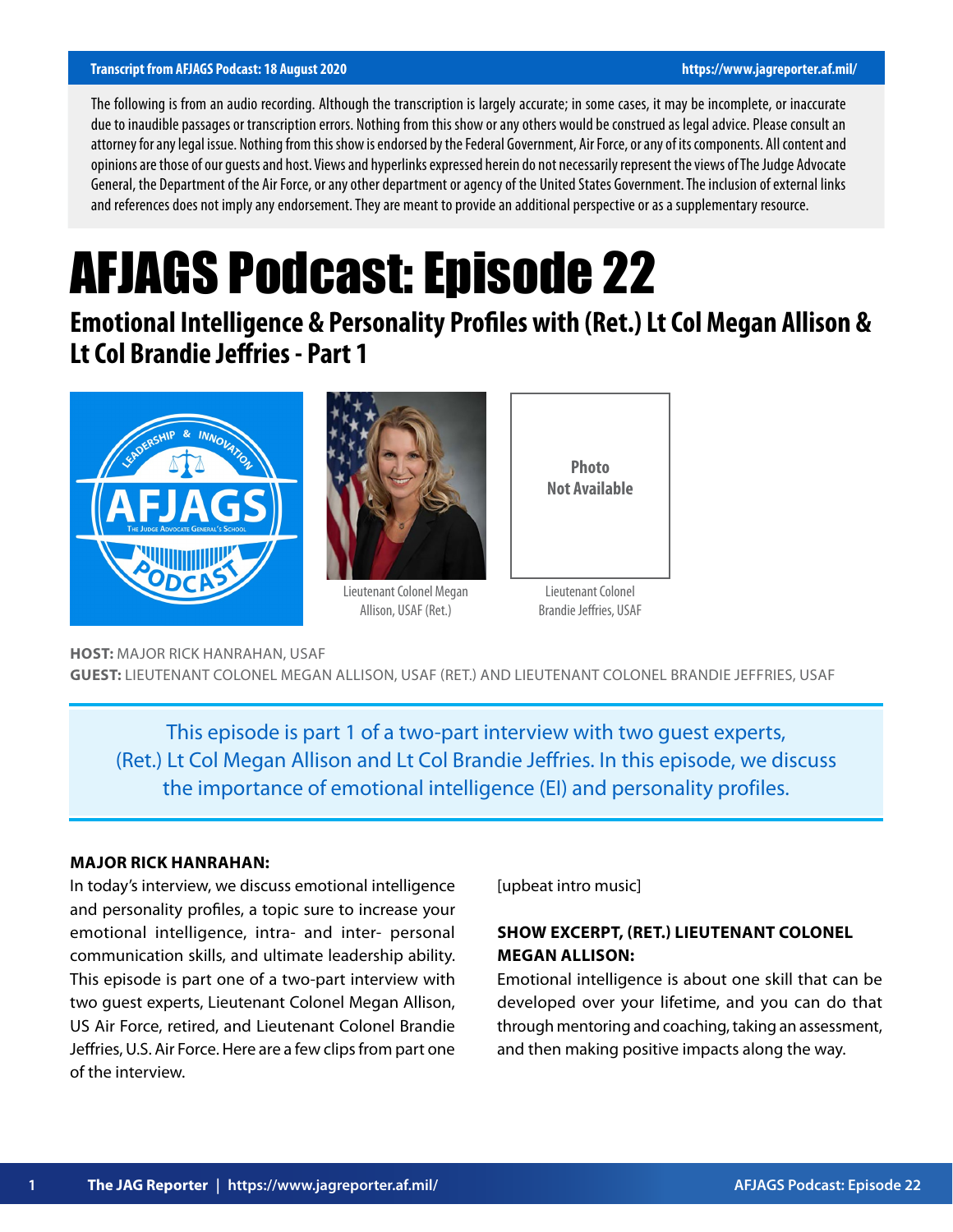## **SHOW EXCERPT, LIEUTENANT COLONEL BRANDIE JEFFRIES:**

The extrovert and introvert dichotomy, I think the biggest myth about that particular dichotomy, is that introverts are shy, and that's really not it at all.

## **ANNOUNCER:**

Welcome to The Air Force Judge Advocate General's Reporter Podcast, where we interview leaders, innovators, and influencers on the law, leadership, and best practices of the day, and now to your host from The Air Force Judge Advocate General's School.

## **MAJ HANRAHAN:**

Welcome to another episode from **[The Air Force Judge](https://www.afjag.af.mil/JAG-School/) [Advocate General's School](https://www.afjag.af.mil/JAG-School/)**. I'm your host, Major Rick Hanrahan. Well, I'm definitely looking forward to our show today where we're gonna discuss how to develop and improve your emotional intelligence, including how you can do this through a personality profile assessment. This is something that many of you have probably either done or heard about.

We're gonna take a deeper dive into this topic with two guest experts on the call today, including Lieutenant Colonel Megan Allison, United States Air Force, retired, who is the current Deputy Director of the Air University Leadership Institute at Air Command and Staff College, and Lieutenant Colonel Brandie Jeffries, United States Air Force, who currently acts as the Reserve Advisor to the Profession of Arms Center of Excellence and is an instructor in the Department of Leadership at Air University's Air Command and Staff College. Ladies, thank you for coming on the show today.

## **LT COL BRANDIE JEFFRIES:**

Thank you for having us.

## **(RET.) LT COL MEGAN ALLISON:**

Yes, thanks so much. Happy to be here.

# **INTRODUCTIONS**

## **MAJ HANRAHAN:**

Lieutenant Colonel Megan Allison, United States Air Force, retired, serves as the Deputy Director of the Air University Leadership Institute with the Air Command Staff College at Maxwell Air Force Base. A command pilot with more than 3,000 hours, she served in various squadron, group, and wing positions flying the C-21A, C-17, MQ-1, MQ-9, and C-146. She commanded the 27th Special Operations Support Squadron at Cannon Air Force Base, and served on the Strategic Command Staff. She is a 1998 graduate of the Reserve Officer Training Corps at the University of Virginia and holds two master's degrees in Business Administration and National Security and Strategic Studies, and is a graduate of the U.S. Navy's College of Naval Command and Staff.

And our second guest expert today is Lieutenant Colonel Brandie Jeffries, who is the Reserve Advisor to the Profession of Arms Center for Excellence, or PACE, and an instructor in the Department of Leadership at Air University's Air Command and Staff College. Lieutenant Colonel Jeffries is a core manpower and personnel officer with extensive background in strategic planning and programming. She holds master's degrees from Grand Canyon University in Industrial and Organizational Psychology, Chapman University in Human Resource Management, Air University in Military Operation Art and Design, and a graduate certification from Chapman University in Organizational Leadership. She is certified in the MBTI level one and two, which we're gonna talk about a little bit today, and a graduate of Stanford's Design School. Lieutenant Colonel Jeffries has served in various capacities over her last 20 years of service, including assignments within Air Mobility Command, Air Force Materiel Command, the Air Force Special Operations Command, Joint Special Operations Command, Air Force Reserve Command, Air Education and Training Command, and here at Air University.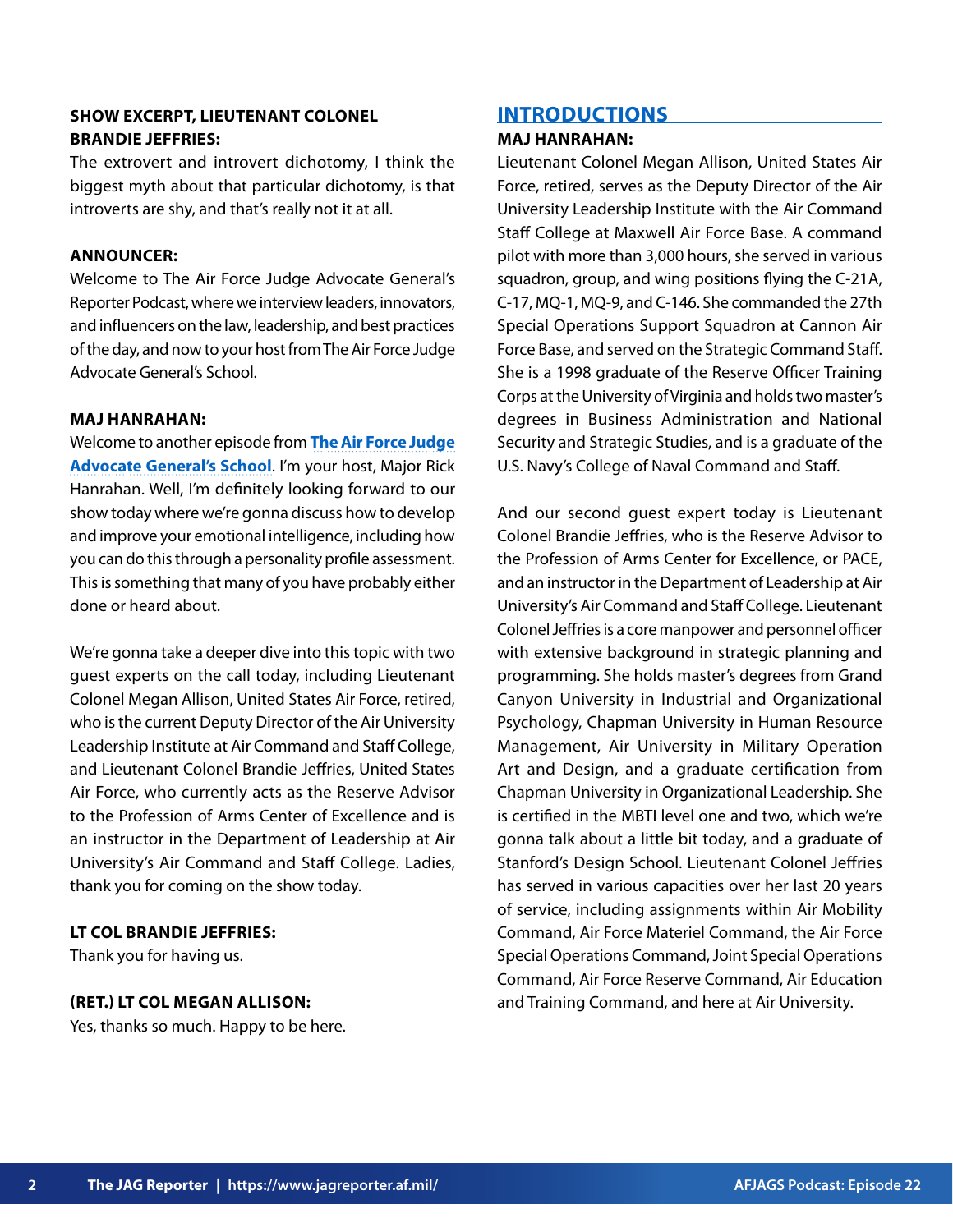So ladies, with that backdrop, could you provide perhaps a little more background on your current positions and what you do?

## **(RET.) LT COL MEGAN ALLISON:**

Sure, as you mentioned, I'm the Deputy Director of Leadership Development. We have actually moved over to Air University's Ira C. **[Eaker Center](https://www.airuniversity.af.edu/Eaker-Center/)** for Leadership Development, and the division is charged with leading Air University's Quality Enhancement Plan, which is really focused on leadership and ethics across the continuum of learning, as well as creating a cohesive, coherent, and a deliberate approach to leadership development across Air University. I'm also certified in MBTI, level one and two, Emotional Intelligence, level one and two.

#### **MAJ HANRAHAN:**

And that was Lieutenant Colonel Allison. Thank you, ma'am.

## **LT COL BRANDIE JEFFRIES:**

And hi, this is Lieutenant Colonel Brandie Jeffries, so, much like Megan, I am also currently assigned over at the Eaker Center. I am nested under the **[Profession](https://www.airman.af.mil/) [of Arms Center of Excellence](https://www.airman.af.mil/)** that recently relocated from Randolph Air Force Base to Maxwell Air Force Base back over the summer. The capacity that I'm sitting in now, I'm actually a full-time reservist in AGR that's sort of covering two fronts. So I'm writing and helping deliver leader development curriculum to the total force through PACE, as well as providing a direct linkage back to the Professional Development Center back at the Headquarters, Air Force Reserve Command.

# **PODCAST INTERVIEW**

## **MAJ HANRAHAN:**

Well, thank you ladies for both of those introductions. Today's episode is on emotional intelligence and personality profiles. These are two different topics, but closely related and important to understand how they work together. Emotional intelligence, or EI, has become somewhat of a buzzword in the public. Many of our listeners have likely heard about emotional

intelligence, and employers now often place a great deal of importance on their employees' EI, often even equal to, or greater than, their employees' IQ at times.

For example, in a recent LinkedIn survey of 2,000 business leaders, the majority of them said the first skill they look for in an employee is their, quote, unquote, "soft skills". Additionally, other studies show that as technology and artificial intelligence continue to grow, emotional intelligence will become even more an important factor for the job applicant and career advancement. With that backdrop, what is emotional intelligence?

## **(RET.) LT COL MEGAN ALLISON:**

Okay, in simplest terms, **emotional intelligence** is your ability to recognize and understand emotions, and then your skill at using this awareness to manage yourself in your relationships with others in a positive way. So it really consists of four areas: **self-awareness**, so you're aware of what you're feeling; **self-management**, I'm aware that I'm mad but I'm not going to react in a negative way; **social awareness**, or I'm aware that you're also mad; and then **relationship management**, since I realize we're both mad, then I'm going to do something different to manage this relationship, and that's really what it boils down to.

## **EMOTIONAL INTELLIGENCE**

#### **MAJ HANRAHAN:**

And if I could ask, how did emotional intelligence come into being?

## **(RET.) LT COL MEGAN ALLISON:**

Sure, so emotional intelligence is really not anything new. It's been thoroughly researched over the last 60 years and empirically demonstrated. It began with Gary Low and Darwin Nelson, but it really became part of modern culture when **[Daniel Goleman](https://www.danielgoleman.info/)** published his book, *Emotional Intelligence*, back in 1995, and that book sold over five million copies. And it's important because the piece, it's that piece of the puzzle that was missing. There was a find, a study that was done, where people with average IQs were outperforming those with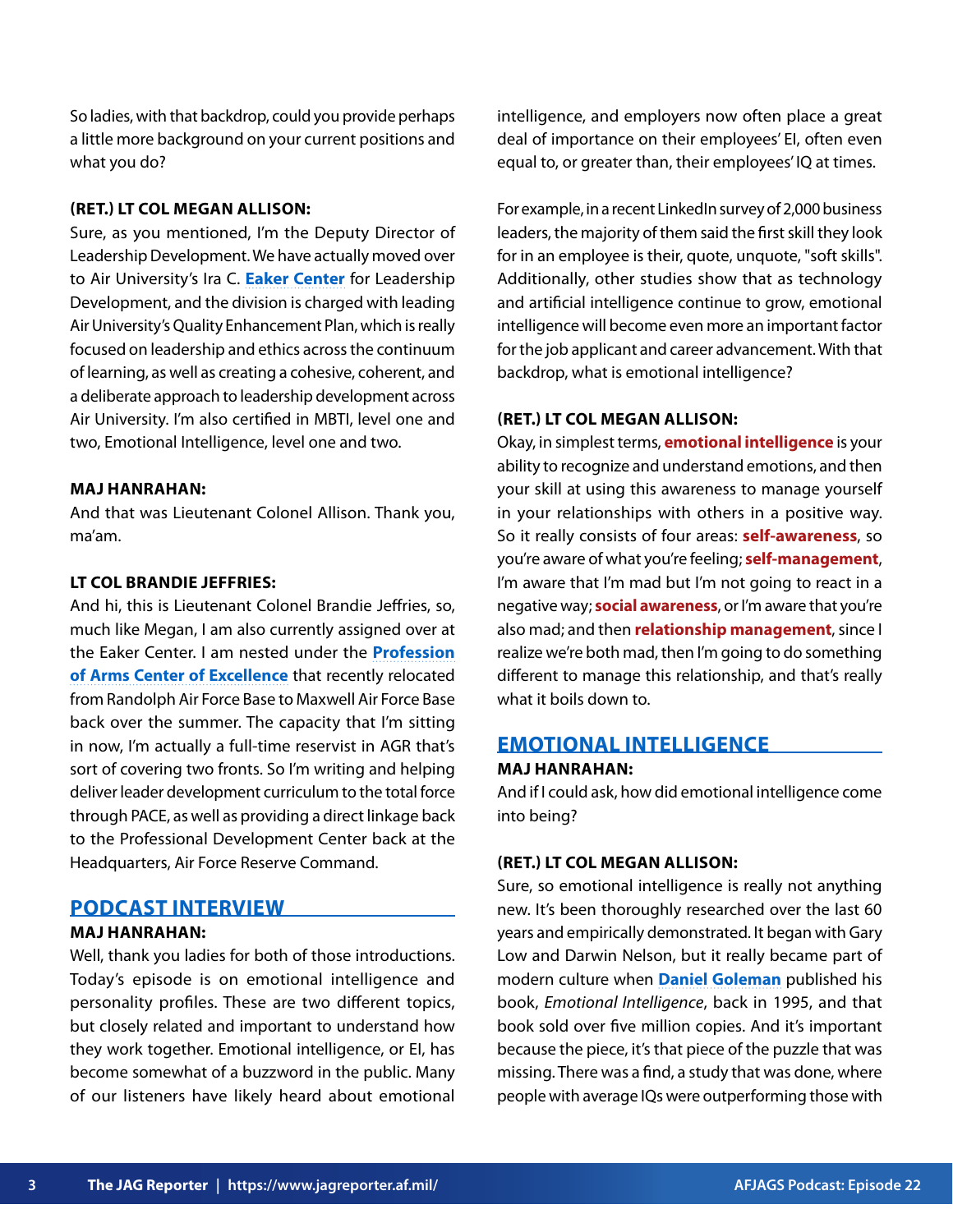the highest IQs 70% of the time. And this anomaly was really throwing this wrench into what many people had always thought was the sole source of success, your IQ, and so EQ [emotional quotient] was the answer to that. Decades of research really point to emotional intelligence as the factor that sets star performers apart from the rest of the pack.

## **MAJ HANRAHAN:**

And ma'am, when you mentioned how people were outperforming, in what respect were they outperforming, just in the job performance?

## **(RET.) LT COL MEGAN ALLISON:**

Yes, it was job performance. They did a study on successful CEOs and they used different metrics in terms of business productivity, etc., etc., to determine who was, what performing meant.

#### **MAJ HANRAHAN:**

Are people born with certain levels of emotional intelligence?

#### **(RET.) LT COL MEGAN ALLISON:**

So yes, people have a, some people have a naturally higher or lower emotional intelligence, but it's actually the one skill that can be worked on. So, unlike your IQ, which is the same at age five or the same at age 55, and your personality, which really is matured and kind of determined in your teens and 20s, emotional intelligence is about one skill that can be developed over your lifetime, and you can do that through mentoring and coaching, taking an assessment, and then making positive impacts along the way.

## **MAJ HANRAHAN:**

Yeah, and you mentioned kind of four factors that equal emotional intelligence. Kind of with that in mind, what are indicators that somebody has high emotional intelligence?

## **(RET.) LT COL MEGAN ALLISON:**

Okay, so like I mentioned earlier, EI really consists of self-awareness, self-management, social awareness, and relationship management. So those that have high EI are self-aware, they know their strengths and their weaknesses, they tend to pause, they control their thinking, they learn from when they have an emotional hijacking, and we've all had one, it's when you're driving down the road and someone cuts in front of you and you do some things that maybe you wouldn't normally do, but those with high EI, they're honest, they're authentic, they show empathy, they apologize, they forgive, and they recognize how important emotions are. So many times we try to say, hey, let's box that up and put that elsewhere, it doesn't belong in the workplace, but those with high EI realize that emotions are just that. They're emotions, they happen, good or bad.

## **MAJ HANRAHAN:**

And I'm getting ahead of myself a little bit here because we're gonna eventually get into stuff where we're gonna talk about introverts and extroverts, but do you see a difference with emotional intelligence between introverts and extroverts?

## **(RET.) LT COL MEGAN ALLISON:**

That's an interesting question. It's not one that I have seen, and no, very introverted people can be extremely emotionally intelligent and vice versa. So I don't think it's necessarily that dichotomy playing out in emotional intelligence.

#### **MAJ HANRAHAN:**

And ma'am, you also mentioned some of those effective ways that someone, that people can work to enhance or improve their emotional intelligence. Have you found any of these to be better than others, or it just depends on how you approach those different, those means to improve your emotional intelligence?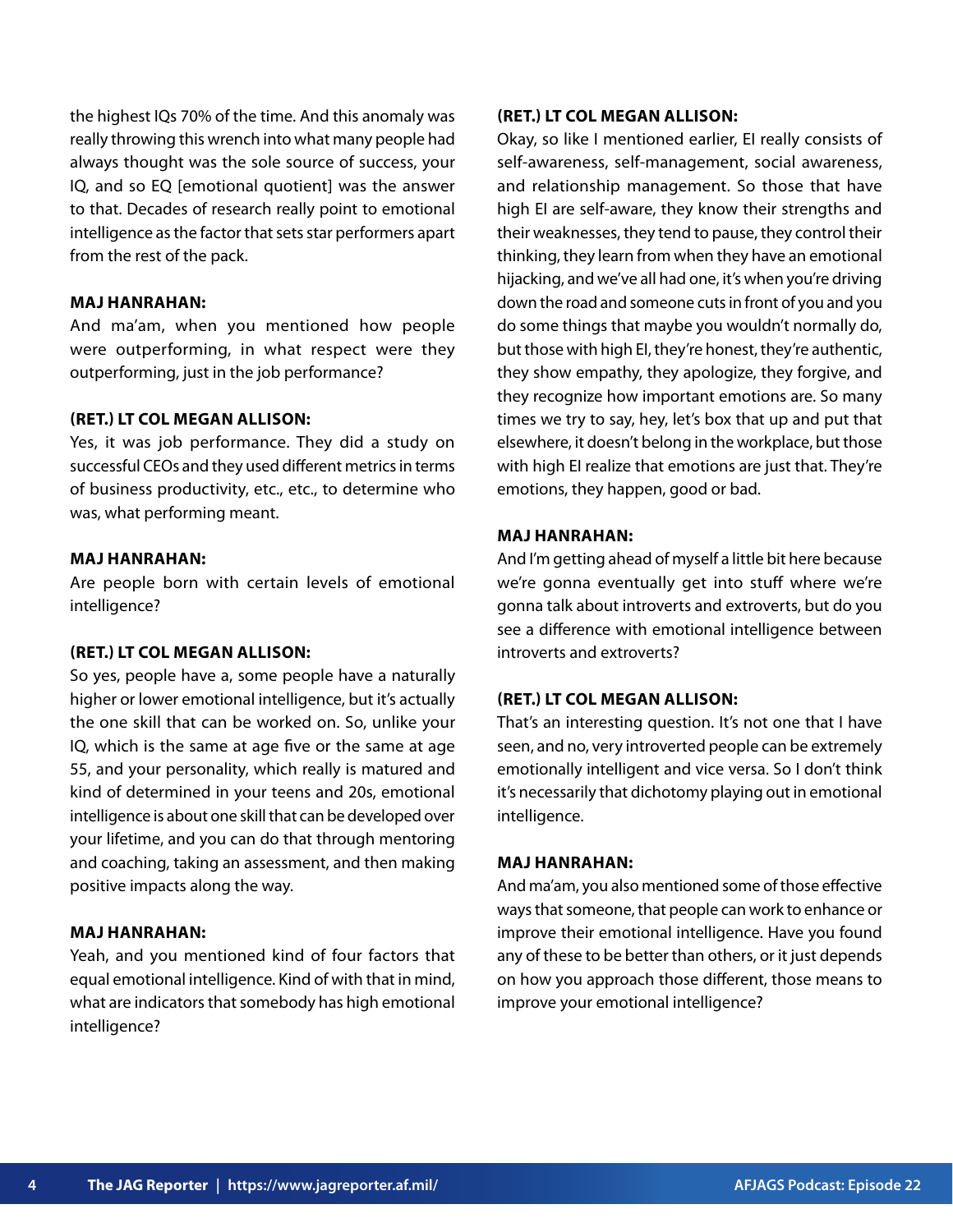## **(RET.) LT COL MEGAN ALLISON:**

So there are several assessments that can be taken to indicate your current emotional intelligence. They usually cost a fee, but then once you know, you can then work on certain strategies to increase areas that you may be weak at, and having an accountability partner or a mentor or someone to check in on how you're doing is a really important step in improving your emotional intelligence, because just because I have a strategy with self-management, let's say, and I'm gonna count to 10, if my husband comes in and sets his hand on my shoulder when I'm about to blow up, that then I go, oh, okay, that's one way to do it.

## **LT COL BRANDIE JEFFRIES:**

And this is Brandie. This may be jumping ahead a bit too, but I think this is really the connection between some of the other assessments that you can take, like the personality assessments that just give you a good baseline of the way that you approach the world in general, and then surrounding yourself with people who might take different approaches, so that you can kind of see the balance between the two.

# **PERSONALITY PROFILE**

## **MAJ HANRAHAN:**

Great point there. Thank you, thank you for that. Obviously, there's different ways you can, one can work to improve or enhance their emotional intelligence, and one of those may be, like you said, ma'am, is to get that foundation, that foundational baseline, such as taking a personality profile test. I'm sure many of our listeners have heard about personality profile test and many have taken them, maybe even through the military, but even for our non-military listeners, I think this is a very common practice, throughout the corporate world as well. So if I could ask this, what exactly is a **personality profile** and why is it important?

## **LT COL BRANDIE JEFFRIES:**

Yeah, sure, so this is Lieutenant Colonel Jeffries again, hopping in, so, personality assessments, I like to say that they're both fun and educational. Some of them are, capture personality traits and they're things that are very measurable, and some of them are more descriptive in nature, but from a leader development perspective, which is kind of where the two of us sit right now, they basically help us sort to the core of who we are so that we have a better understanding of ourselves, and again, this is how it ties in to that first skill of emotional intelligence of self-awareness.

## **MAJ HANRAHAN:**

And are there any tests that you have found to be more effective than others, or I'm assuming there's pros and cons to all these different tests.

## **LT COL BRANDIE JEFFRIES:**

Yeah, so there's really two different camps when it comes to assessing personality. You kind of have your **quantitative assessment field**, and those are things that are typically measured on a bell curve, and they show where different personality traits for an individual fall against normative behavior. If you've ever heard of anyone talking about the Big Five, or trait theory of personality, or the five-factor model, these are all trait-based assessments that are numeric in nature and they measure how much of a trait someone has. They're beneficial in some cases, even when you're looking at things like accessions, or who to hire for the right kind of a job.

The other camp is really the **qualitative or descriptive type assessments**, and these are the ones that for the purposes of, I think the conversations we have with leaders and just out and about when we're doing some coaching and consulting type of work, I think these actually have a lot, a greater benefit, if you will. These actually allow you to enter into a group discussion where people can practice introspection, they can practice a little bit of self-awareness. They can look at themselves to figure out sort of what makes them tick from a wiring perspective, and really, the gold standard in industry is the **[Myers-Briggs Type Indicator](https://www.myersbriggs.org/my-mbti-personality-type/mbti-basics/)**. That's really sort of the gold standard on the qualitative side of the house.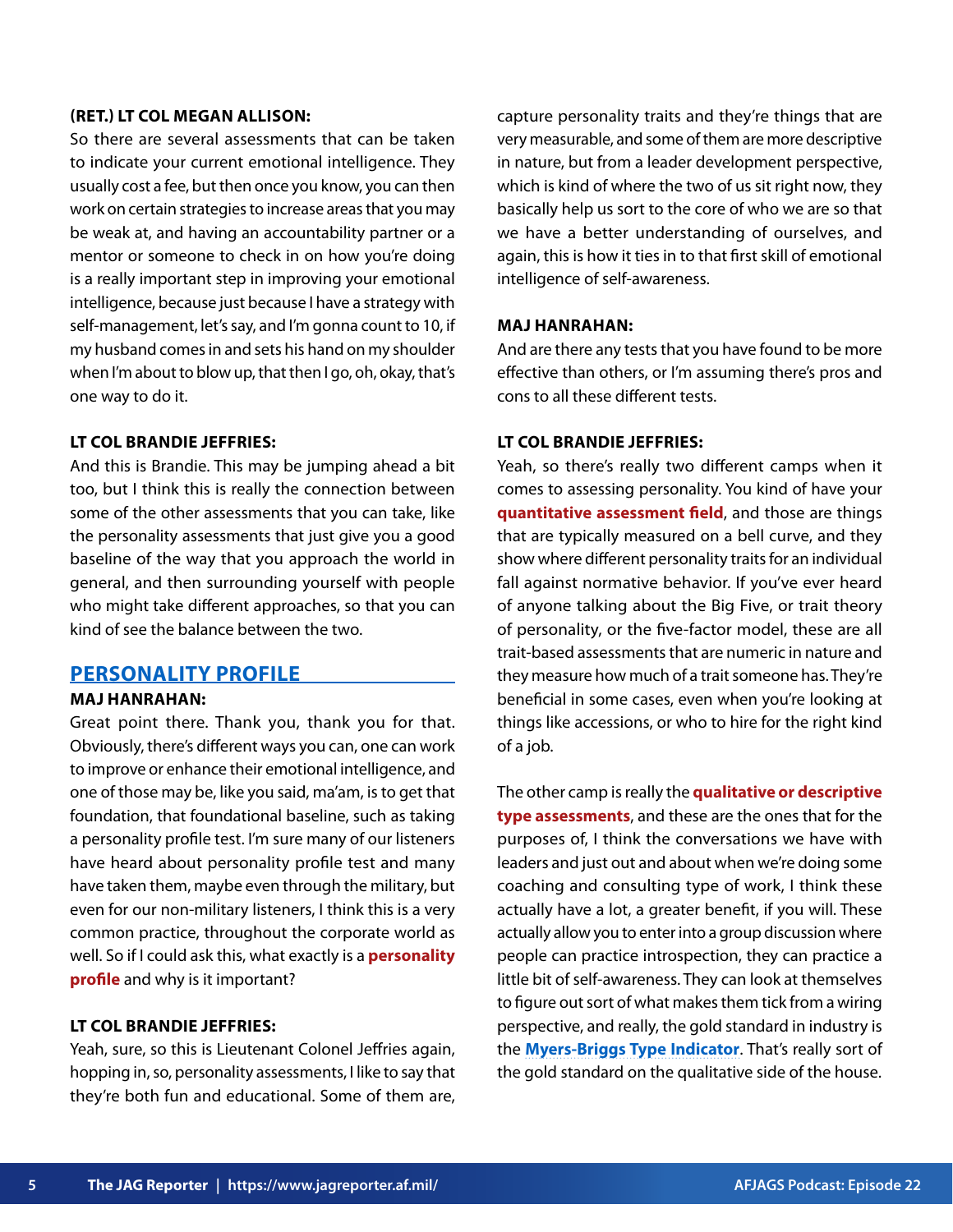## **MAJ HANRAHAN:**

And ma'am, before we jump into the Myers-Briggs, you mentioned something about how we hire folks, whether that's in the military or the corporate world, that's kind of interesting. I never thought of it that way. Is that being done anywhere, where folks are taking personality profile assessments or something else where they're trying to determine an individual's emotional intelligence in the hiring process?

## **LT COL BRANDIE JEFFRIES:**

Absolutely. There's several of the big Fortune, even 100 companies, I believe, are using qualitative type assessments just to kind of find the right fit for the right person, but I will say that the **[Army](https://www.military.com/daily-news/2020/01/03/army-launches-pilot-study-personality-assessment-entrance-tests-recruits.html)** has been using this on the enlisted soldier accession side for a while, using an assessment called TAPAS [Tailored Adaptive Personality Assessment System], to basically give them a greater factor of where to place a new recruit into the Army, and they're looking at it from a very strategic perspective in terms of retention. If you can place a person where they are gonna have the greatest chance of, not only success but job satisfaction, then why not use it to hire? So they actually run the **[ASVAB](https://www.officialasvab.com/)** [Armed Services Vocational Aptitude Battery] and this TAPAS to make that determination.

## **MAJ HANRAHAN:**

That's fascinating, ma'am. I'm not very familiar with TAPAS. Could you provide a little bit more background on that?

#### **LT COL BRANDIE JEFFRIES:**

So I'm not a TAPAS expert, but I will tell you that it is based on the five-factor model, so it's a trait-based assessment. It's grounded in the Big Five factors, so it's, happy to provide the listeners with links and things like that that you can post out with it. Yeah, it's something that they have dabbled around with, and I will say too, even in some pockets of the Air Force, like on the Battlefield Airmen accession side of the house, they've played with numbers as well to make certain predictions about Airmen entering, for example, the PJ pipeline.

## **MAJ HANRAHAN:**

What are they seeing through these assessments? I mean, if they had some time to kind of evaluate how well those assessments have worked out post-hiring.

## **LT COL BRANDIE JEFFRIES:**

Well, not to my knowledge, but I will say that this is something that has to be looked at over a long period of time. I mean, if you're talking about retention numbers, you really have to kind of watch the numbers for 10 years or so to really know if it's making an impact. Happy to do some additional research on that for you. I am really not a trait specialist. I think both Megan and I fall closer on the side of the MBTI and the typology piece of it.

## **MAJ HANRAHAN:**

Yes ma'am, so, we'll move back into that. Just was curious on that piece. So one of the tests that many military members have taken, or folks have taken, is **[16Personalities](https://www.16personalities.com/)**, and obviously non-federal endorsement here, but could you offer a little bit of a background on this particular test?

## **LT COL BRANDIE JEFFRIES:**

Sure, so this 16Personalities assessment is actually available for free online, which makes it accessible to our students and to a lot of the populations we go out and work these types of assessments with. We tell people that it's an MBTI-like assessment, in that it provides you a typology-based result. If you've taken it, you'll know that it provides you a five-letter indicator. The first four of those letters are very closely tied to Jungian's theory of personality, and they are the four dichotomies that the MBTI also assesses against. The reason that I believe we like this one is because there are no bad personality types when you look at this type of assessment.

So, there's 16 total and all of them have strengths. They all have inherent weaknesses, and if you are talking about group dynamics or team dynamics, it really just gives you sort of a better understanding of everyone's, where they're coming from, how they make decisions, how they process information, why they may or may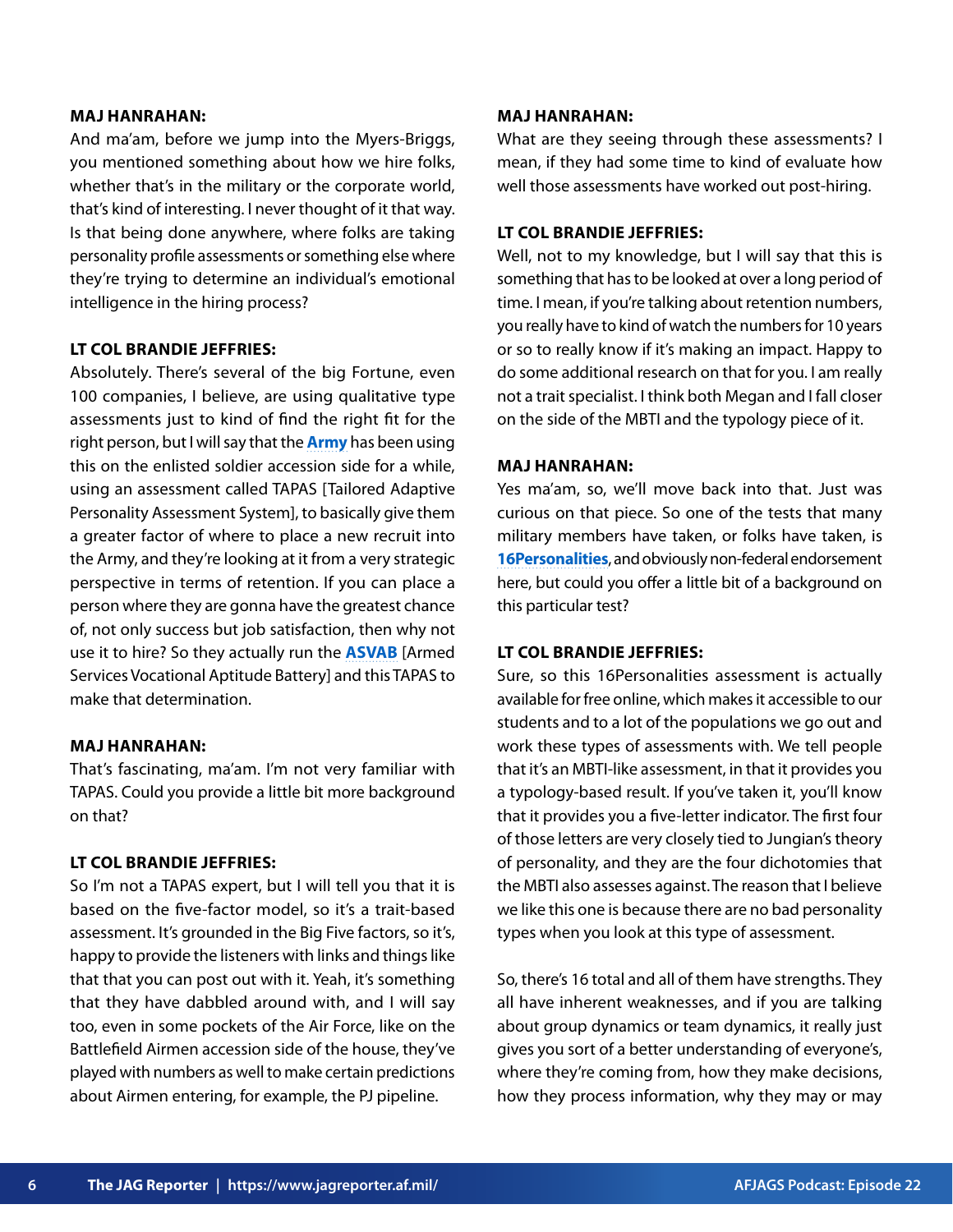not be providing you work in what you would consider a timely fashion, things like that, so it just kind of helps better understand how people approach life in general.

## **MAJ HANRAHAN:**

And if you know, ma'am, how did they come up with 16 personalities? It seems to be somewhat arbitrary. Was this just based on lots and lots of research and kind of conducting studies over the years?

## **LT COL BRANDIE JEFFRIES:**

So the 16 personalities are derived from the four pairs of opposites. So there's four different measures with **[typology](https://www.16personalities.com/articles/what-is-personality-typology-and-why-does-it-matter#:~:text=Personality%20typology%20is%20the%20concept,for%20example%2C%20Introversion%20and%20Extraversion.)**. There's the extrovert versus introvert, sensing versus intuition, thinking, judging, I'm sorry, thinking and feeling, and then judging and perceiving. And so when you take those four combinations and you arrange them, you can, you come up with 16 possible arrangements of letters, if you will. So that's where the 16 comes from. Megan, you want to add anything to that?

#### **(RET.) LT COL MEGAN ALLISON:**

No, I think you covered it. I think we're gonna go through the pairs here, but she's exactly right, yes. Four dichotomies arranged in four different ways, so 16. So that's where 16 personalities comes from.

## **MAJ HANRAHAN:**

Could one of you walk our listeners through kind of what those four pairs of opposites are? Probably a little bit of detail on the differences between them.

## **INTROVERT (I) VS. EXTRAVERT (E) LT COL BRANDIE JEFFRIES:**

Sure, and I think the best way and potentially the most entertaining way for the listeners is for Megan and I to bounce this back and forth because when she and I take this assessment, with the exception of one dichotomy, we are complete opposites, which is an awesome pairing for individuals who work together, as long as you understand one another, which is why this is so important.

The **extrovert and introvert dichotomy,** I think the biggest myth about that particular dichotomy, is that introverts are shy and that's really not it at all. This dichotomy really has to do with how individuals receive energy, and I know that seems kind of cosmic, but if you think about walking into a room full of people and having to present maybe, your extroverted folks, or your people who prefer the extroversion over introversion, they're actually gonna be energized by that, by the opportunity to do that. They're gonna feed off of the crowd, if you will. They're gonna get their energy from mingling and talking to many people. Your introverts, on the other side, they're more of your reflective type, and while they will still have a great time socializing and they'll still rock the house giving a briefing, it can be draining for them. So they like to step back from the situation and have some time to reflect, and then they go right back to engaging. It's really this energy-based approach, and again, really has nothing to do with the level of shyness or not being shy someone has. Both Megan and I are extroverts, by the way [chuckles].

## **(RET.) LT COL MEGAN ALLISON:**

I think my favorite comparison with extroverts and introverts is extroverts talk, think, talk, where introverted preferences, think, talk, think. Your extroverted preferences are your interrupters who are excited and yeah, when Brandie and I talk, we're interrupting each other the whole time as we get our ideas out, whereas my husband who's an introverted preference, will take a pause, and I'll start talking and he'll go, "I'm not done yet." I was like, "Oh, I'm sorry, you paused. I thought you were done." [Maj Hanrahan: chuckles]. So, just one example there.

# **INTUITIVE (N) VS. OBSERVANT (S) MAJ HANRAHAN:**

It's fascinating insights, thank you. So moving on to the second pair, I think.

## **(RET.) LT COL MEGAN ALLISON:**

So the S and the N preference, even though intuition starts with I, N is the letter they use, and that's really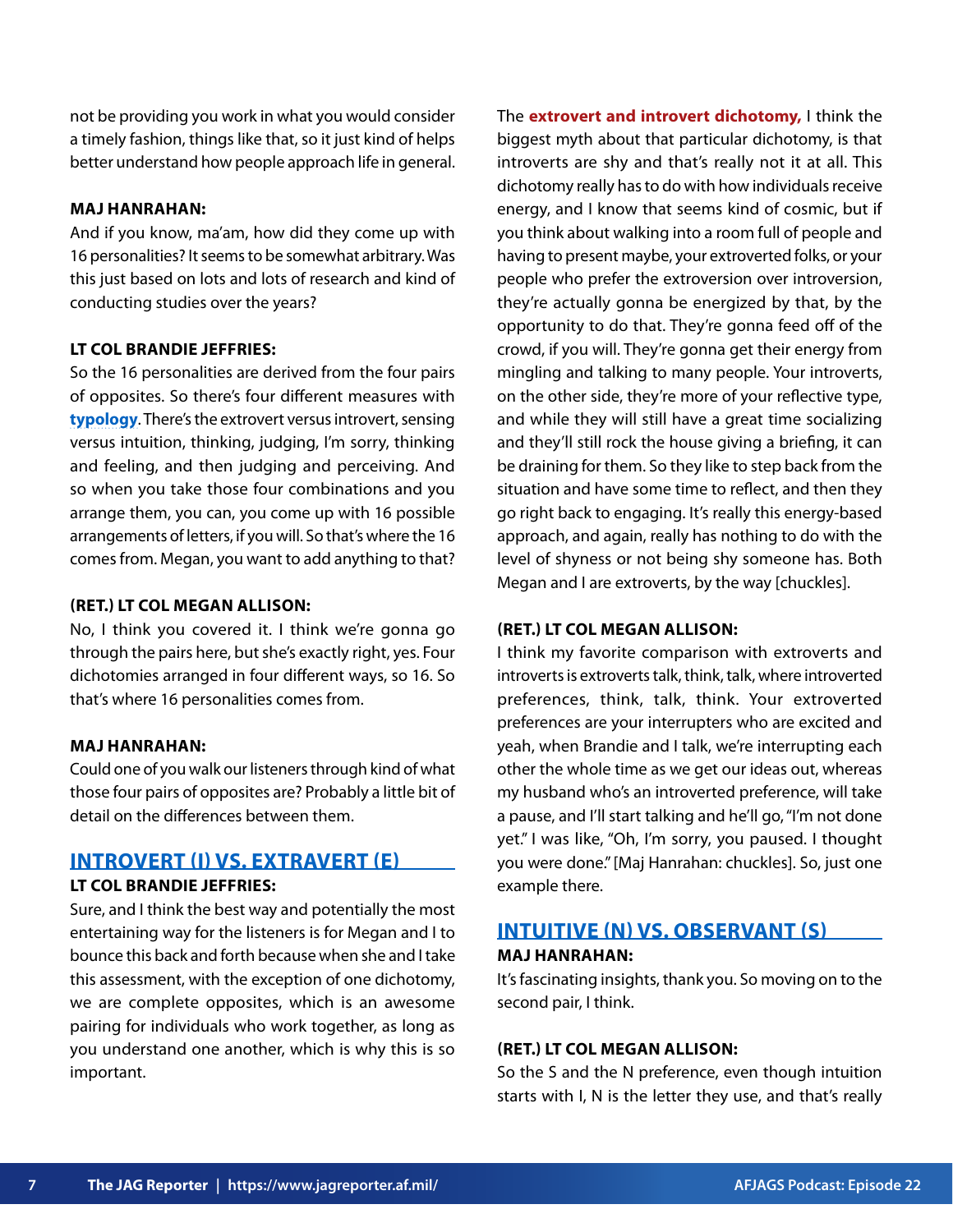how you take in information and it's how you trust the information that you get. I am an S, and so I like facts, I like things to be concrete, I like details, data, and I like it in a step-by-step fashion, whereas Brandie, if you wanna talk about being an N.

## **LT COL BRANDIE JEFFRIES:**

That's right, I tend to be more of a big picture kind of a person, so because of that, my preference is to always look for patterns behind things, to try to make associations to where maybe something looks similar in a different domain that can be pulled to a different domain, and as to where Megan kind of likes the one, two, three, step-by-step, if left to my own devices, I look like sort of a bouncy ball that you throw into an empty room. I can ping sort of all over the place, trying to develop the best idea, and it's always forward-looking. I like to tell people that Megan is my, she's gonna keep me out of trouble, with, if I have a question, she knows what instruction to point me towards, so she's my AFI girl. If you need someone that can think long range and do strategic planning and ask for the waivers to the AFI, that's really more of your intuitive types.

## **(RET.) LT COL MEGAN ALLISON:**

Yes, very much so, and I guess we should point out that isn't, that the breakout is like 70/30, so--it is.

## **LT COL BRANDIE JEFFRIES:**

Most of the population is sensing, an S, whereas 30% of the population is that N preference. And an example I use for that is it's a harder dichotomy to kind of get your head around, and I noticed it the most when teaching the leadership core curriculum in Air Command and Staff College. We get the books. I want to do the readings. I want the, each reading that is assigned, and then I want to pull the main points out from there. Well, I had a student who was an N preference and she goes, "I love this overarching theme" and "how you have this thread that goes through all of them," and I was like, "Huh, I don't think that way." On a personal level, my husband

wants to talk about where we're heading in 10 years and I'm like, what's for dinner tonight? So a very, just a very different approach on taking in info.

## **(RET.) LT COL MEGAN ALLISON:**

Absolutely, my husband's an S too and I'm an N, and I'll have ideas, and when I talk to him about my ideas, it's very much so vision-oriented, like this thing is gonna be wonderful because it's gonna create X, Y, and Z, and he's looking at me almost like pulling a balloon down from the air going, "Okay, but tell me, what you're gonna do first to get there?" What's the first step, and that's hard for me to do sometimes. I like to cast ideas and have no idea how I'm gonna necessarily get there.

#### **MAJ HANRAHAN:**

That concludes part one of our interview on emotional intelligence and personality profiles with our two guest experts, Lieutenant Colonel Megan Allison, U.S. Air Force, retired, and Lieutenant Colonel Brandie Jeffries, U.S. Air Force. Be sure to tune in to part two for the continuation of this interview, where we further explore the four pairs of opposites within the 16Personalities profile assessment and additional tips from our guest experts on how you can better understand your personality profile and ultimately increase your emotional intelligence. If you like this episode, please let us know with a review on Apple Podcasts. We'll see you on the next episode.

#### [upbeat music]

#### **ANNOUNCER:**

Thank you for listening to another episode of The Air Force Judge Advocate General's Reporter Podcast. You can find this episode, transcription and show notes along with others at reporter.dodlive.mil [now **[JAGreporter.af.mil](https://www.jagreporter.af.mil/Podcasts)**]. We welcome your feedback. Please subscribe to our show on **[iTunes](https://podcasts.apple.com/us/podcast/air-force-judge-advocate-generals-school-podcast/id1488359609)** or **[Stitcher](https://www.stitcher.com/show/air-force-judge-advocate-generals-school-podcast)** and leave a review. This helps us grow, innovate, and develop an even better JAG Corps. Until next time.